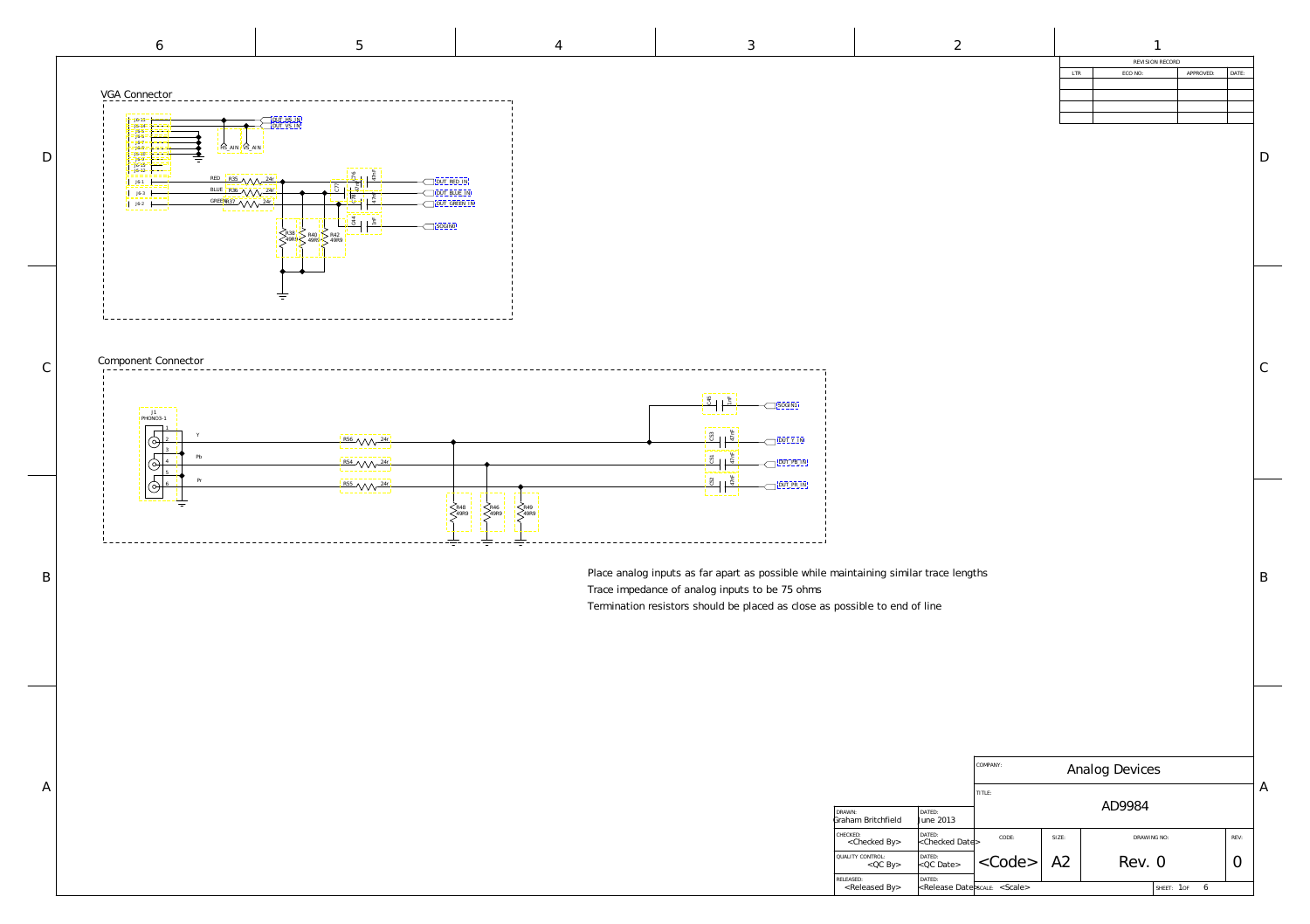

<span id="page-1-0"></span>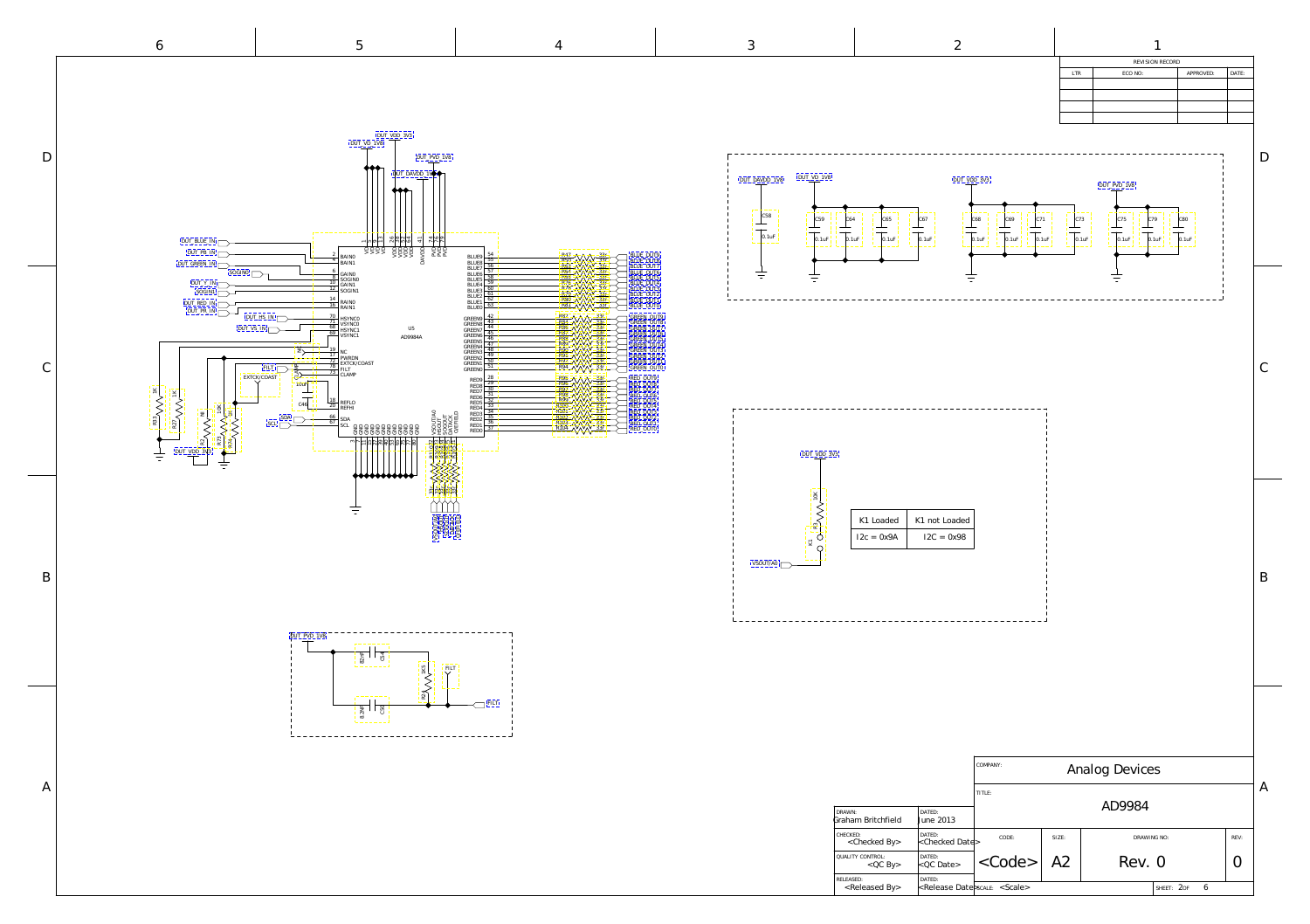|                                                             |                                                    | COMPANY:<br>Analog Devices                 |       |             |                 |      |                |
|-------------------------------------------------------------|----------------------------------------------------|--------------------------------------------|-------|-------------|-----------------|------|----------------|
| DRAWN:                                                      | DATED:                                             | TITLE:<br>AD9984                           |       |             |                 |      | $\overline{A}$ |
| Graham Britchfield<br>CHECKED:<br><checked by=""></checked> | June 2013<br>DATED:<br><checked date=""></checked> | CODE:                                      | SIZE: | DRAWING NO: |                 | REV: |                |
| QUALITY CONTROL:<br>$QC$ By                                 | DATED:<br>$< QC$ Date>                             | $<$ Code>                                  | A2    | Rev. 0      |                 |      |                |
| RELEASED:<br><released by=""></released>                    | DATED:                                             | <b>kRelease Date</b> scale <scale></scale> |       |             | 6<br>SHEET: 30F |      |                |

B

D

 $\bigcap$ 

| REVISION RECORD |           |       |  |  |  |  |
|-----------------|-----------|-------|--|--|--|--|
| ECO NO:         | APPROVED: | DATE: |  |  |  |  |
|                 |           |       |  |  |  |  |
|                 |           |       |  |  |  |  |
|                 |           |       |  |  |  |  |
|                 |           |       |  |  |  |  |
|                 |           |       |  |  |  |  |

D

<span id="page-2-0"></span>

 $\mathsf C$ 

A

J9-19 J9-20

| $J9-1$  | $J9-2$  | DIN11            |
|---------|---------|------------------|
| J9-3    | $J9-4$  | DIN10            |
| J9-5    | J9-6    | DIN9             |
| $J9-7$  | J9-8    | DIN8             |
| J9-9    | $J9-10$ | DIN7             |
| $J9-11$ | $J9-12$ | DIN <sub>6</sub> |
| $J9-13$ | $J9-14$ | DIN <sub>5</sub> |
| $J9-15$ | $J9-16$ | DIN4             |
| $J9-17$ | $J9-18$ | DIN <sub>3</sub> |
| J9-19   | $J9-20$ | DIN2             |



| $J8-2$    | <b>DIN23</b> |
|-----------|--------------|
| $J8-4$    | DIN22        |
| $J8-6$    | DIN21        |
| J8-8      | <b>DIN20</b> |
| $J8 - 10$ | DIN19        |
| $J8-12$   | DIN18        |
| $J8-14$   | DIN17        |
| $J8-16$   | DIN16        |
| $J8-18$   | DIN15        |
| $J8-20$   | DIN14        |
|           |              |

| BLUE_OUT9 | $J9-1$ |
|-----------|--------|
| BLUE_OUT8 | J9-3   |
| BLUE_OUT7 | J9-5   |
| BLUE_OUT6 | J9-7   |
| BLUE_OUT5 | J9-9   |
| BLUE_OUT4 | $J9-1$ |
| BLUE_OUT3 | $J9-1$ |
| BLUE_OUT2 | $J9-1$ |
| BLUE OUT1 | $J9-1$ |

[BLUE\\_OUT0](#page-1-0)

| $J10-1$  | $J10-2$  | DIN35        |
|----------|----------|--------------|
| $J10-3$  | $J10-4$  | DIN34        |
| $J10-5$  | $J10-6$  | DIN33        |
| $J10-7$  | $J10-8$  | <b>DIN32</b> |
| $J10-9$  | $J10-10$ | DIN31        |
| $J10-11$ | $J10-12$ | DIN30        |
| $J10-13$ | $J10-14$ | <b>DIN29</b> |
| $J10-15$ | $J10-16$ | <b>DIN28</b> |
| $J10-17$ | $J10-18$ | DIN27        |
| $J10-19$ | $J10-20$ | DIN26        |
|          |          |              |

| GREEN_OUT9 | $J8-1$    |
|------------|-----------|
| GREEN_OUT8 | $J8-3$    |
| GREEN OUT7 | $J8-5$    |
| GREEN_OUT6 | $J8-7$    |
| GREEN OUT5 | J8-9      |
| GREEN OUT4 | $J8-11$   |
| GREEN_OUT3 | $J8 - 13$ |
| GREEN OUT2 | $JS-15$   |
| GREEN_OUT1 | $J8-17$   |
| GREEN OUTO | $JS-1S$   |
|            |           |

| RED_OUT9   | $J1O-1$  |
|------------|----------|
| RED OUT8   | $J10-3$  |
| RED_OUT7   | $J10-5$  |
| RED_OUT6   | $J10-7$  |
| RED_OUT5   | J10-9    |
| $RED_OUT4$ | $J10-11$ |
| RED_OUT3   | $J10-13$ |
| RED_OUT2   | $J10-15$ |
| RED OUT1   | $J10-17$ |
| RED OUTO   | $J10-19$ |

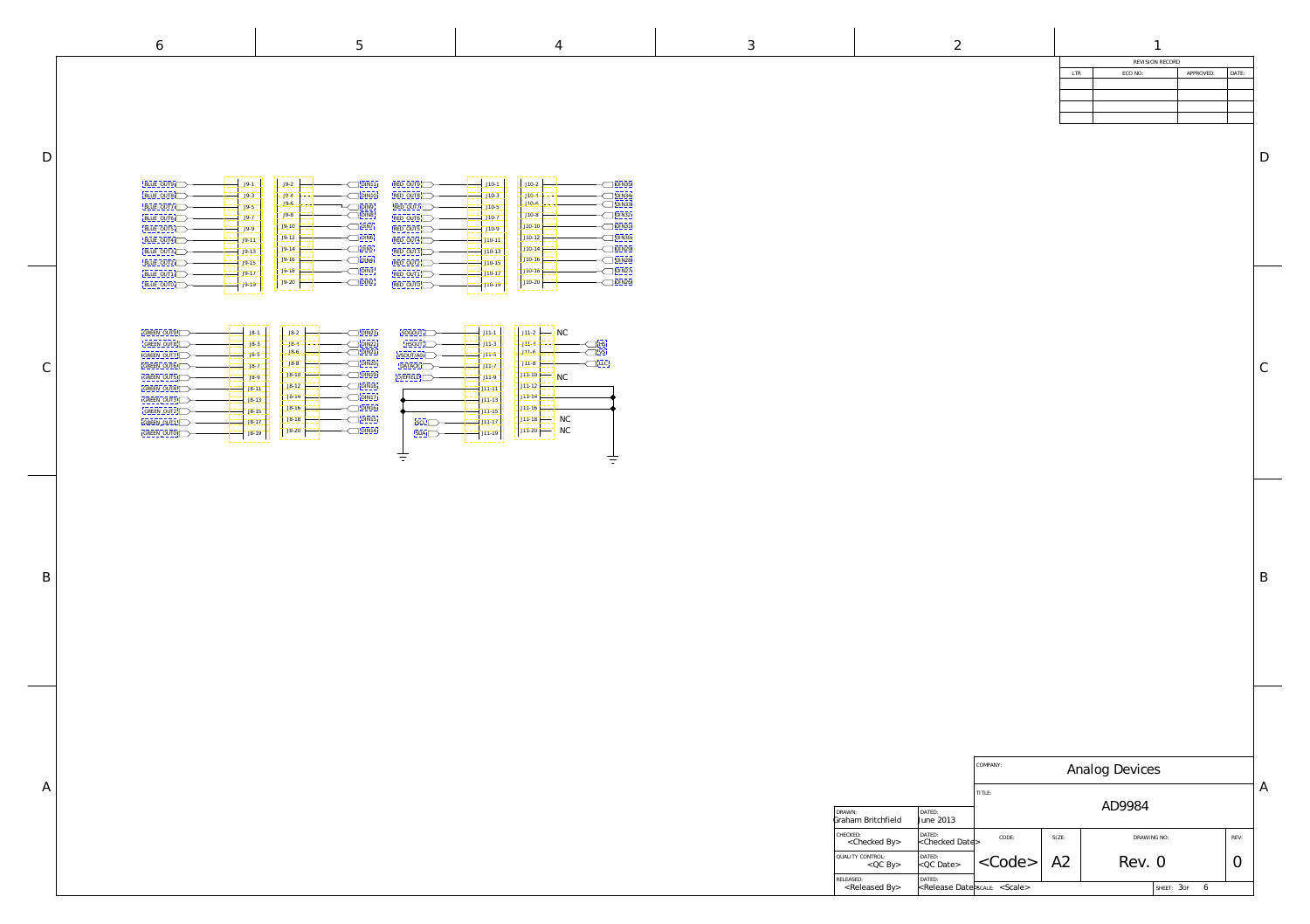<span id="page-3-0"></span>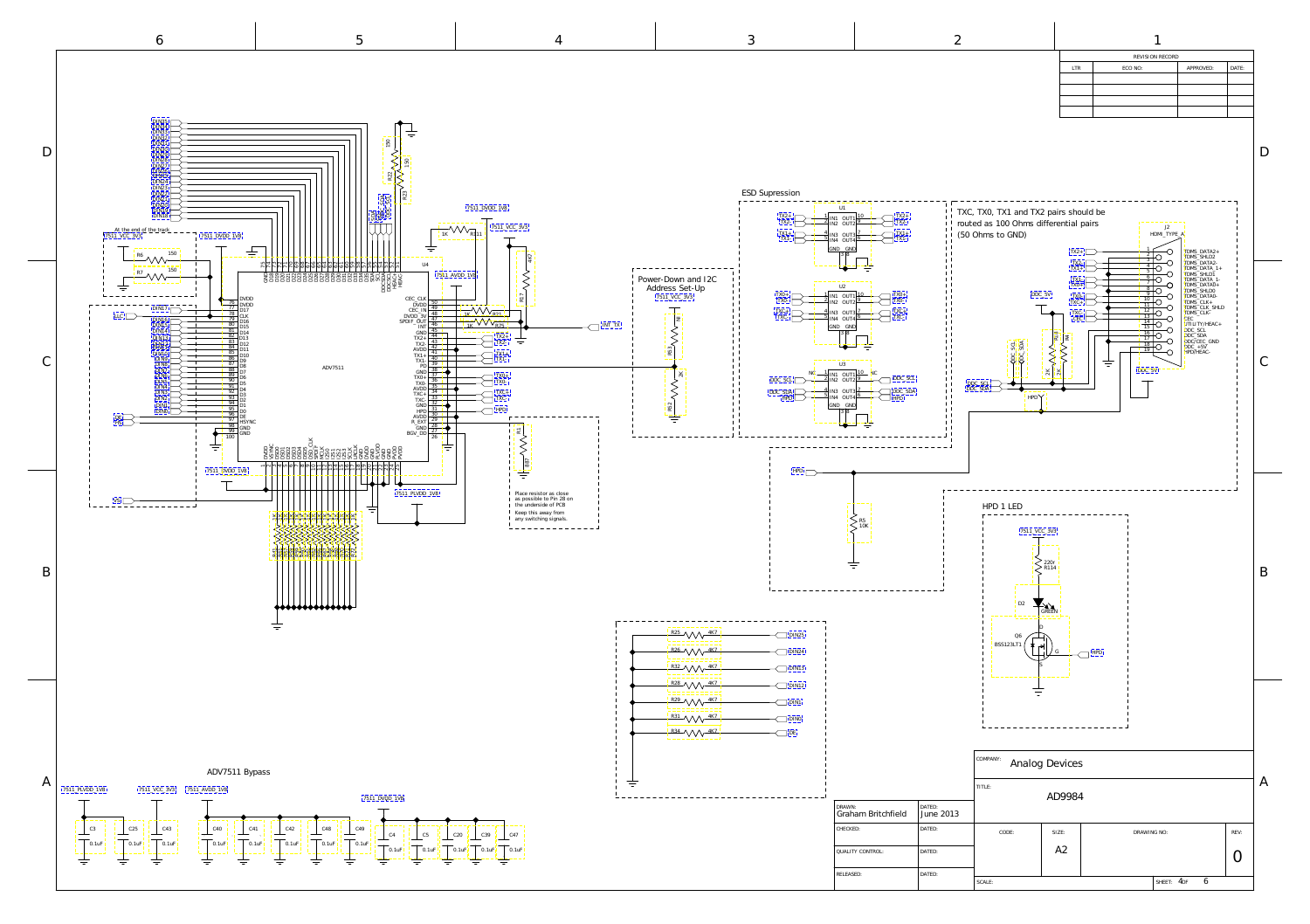

<span id="page-4-0"></span>I2C SWITCH D USB\_DVDD\_3.3V USB\_DVDD\_3.3V ADG736\_A C9 [USB\\_DVDD\\_3.3V](#page-5-0) EN SAN ELS NAT  $\infty$ VDD  $\top$  $S1A$  2 0.1uF  $S1B$  $GND \rightarrow$ XTAL CIRCUITRY  $\mathcal{A}$ IN1 1 14 AESERVED<br>
10 AGND 12 AGND 12 AGND<br>
11 AGND 12 AGND 12 AGND 12 AGND 12 AGND 12 AGND 12 AGND 12 AGND 12 AGND 12 AGND 12 AGND 12 AGND 12 AGND 12 AGND 12 AGND 12 AGND 12 AGND 12 AGND 12 AGND 12 AGND 12 AGND 12 AGND 12 AGND ا د ଧା al: 아, 55  $\overline{7}$ USB\_XTAL XX<br>AS >>>>>><br>YCC COOCCC  $SCL$   $\frac{15}{16}$ S2A 4  $6\overline{D2}$   $\overline{S2B}$  7 1 RDY0/SLRD<br>RDY1/SLWR  $GND$   $\prod_{\substack{\alpha \text{ odd}}}$ C32 U12  $\leftarrow$   $\frac{1}{2}$ 33 PA2/SLOE<br>33 PA3/WU2<br>PA4/FIFOADR<br>PA5/FIFOADR<br>PA7/FLGD/SLC CY7C68013A Y2 4  $24MHz$ XTAL\_OUT ट्ट<br>क् 8 5 TAL\_IN 18 PB0/FD<br>19 PB2/FD<br>19 PB2/FD<br>19 PB3/FD<br>19 PB5/FD<br>19 PB5/FD<br>19 PB7/FD  $GND$   $\frac{1}{2}$   $\frac{1}{2}$   $\frac{1}{2}$   $\frac{1}{2}$ GND  $\frac{44}{29}$  WAKEUP<br> $\frac{30}{31}$  CTL1/FLGB<br>CTL2/FLGC USB\_DVDD\_3.3V USB CONNECTOR  $rac{54}{12}$  CLKOUT PD0/FD8 45<br>
PD1/FD9 46<br>
PD2/FD10 48<br>
PD5/FD11 49<br>
PD5/FD13 51<br>
PD6/FD14 52<br>
PD7/FD15 52 J7 13 | LENOUT<br>IFCLK/PE0/T0\_O Ò  $\frac{1}{\text{PDE}}$   $\frac{1}{\text{RES}}$   $\frac{1}{\text{RES}}$ VBUS  $Q$  K<sub>3</sub> C SHLD 2 9 D-D-6 3 8  $D+$  $D+$ **RS9 NASS** SHLD 4 RESET CIRCUITRY 2x10k Line controlls I2C switch: IO D7 7  $\pm$  $0 = PROM$ 5 GND - X USB\_DVDD\_3.3V ADM809 14 RESERVED GND  $1 = \text{BOARD}$ R44 VVV-220r 3 2 <sup>42</sup> RESET **RESE** VCC R30 V V V 100K USB-MINI-B-THRU-HOLI 20<br>20 GBBBBB<br>20 GBBBBB GND After loading the PROM GND 1 into Cypress - line is  $\circ$ R19 VV 10K programmed HI  $\frac{1}{\pi}$ 亏 **GND** GND GND GND [GND](#page-5-0)USB Decoupling USB\_DVDD\_3.3V USB\_DVDD\_3.3V B C33 C21 C34 C17 C14 C11 C13 C26 0.1uF 0.1uF 0.1uF 0.1uF 0.1uF 0.1uF 0.1uF 0.1uF GND GND  $\equiv$  $\equiv$ A